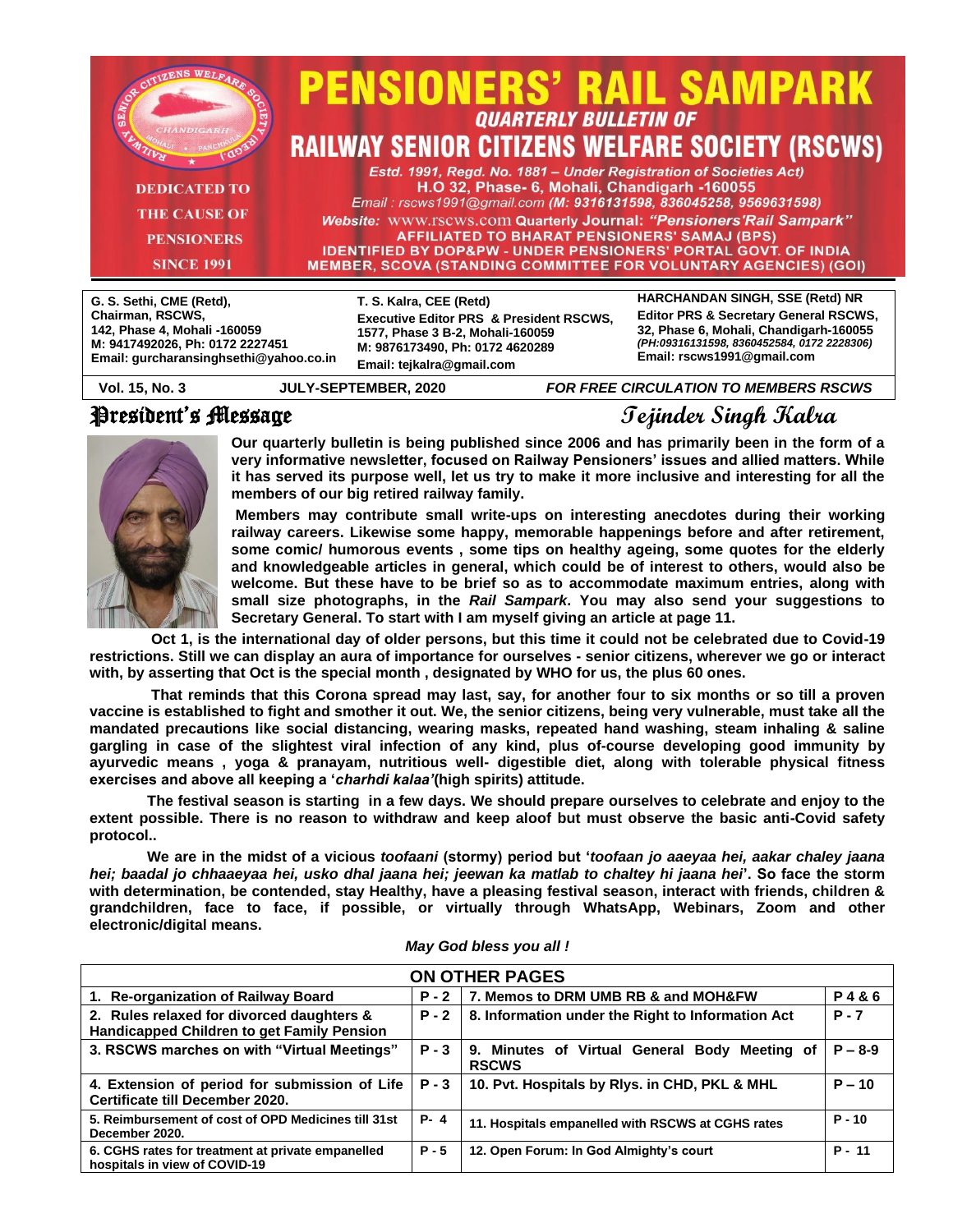# **Re-organization of Railway Board on functional lines**

**Copy of DoP&T order No 23/39/2020-EO(ACC), Dated 02-09-2020**

**The Appointments Committee of the Cabinet (ACC) has approved the following**

**(i) Re-organization of Railway Board on functional lines as per the decision of the Union Cabinet as under**

| i)   | <b>Chairman &amp; Chief Executive Officer(CEO)</b>     | Shri Vinod Kumar Yadav, IRSEE Railway |
|------|--------------------------------------------------------|---------------------------------------|
|      |                                                        | <b>Board</b>                          |
| ii)  | Member (Infrastructure) Railway Board                  | <b>Shri Pradeep Kumar, IRSSE</b>      |
| iii) | <b>Member (Traction &amp; Rolling Stock (T&amp;RS)</b> | Shri P.C Sharma, IRSS Railway Board   |
| iv)  | <b>Member (Operations &amp; Business)</b>              | Shri P.S Mishra, IRTS                 |
|      | Development (O&BD), Railway Board                      |                                       |
| v)   | Member (Finance), Railway Board                        | Ms. Manjula Rangarajan, IRAS          |

**(ii) Re-designation of Shri Rajesh Tiwari, IRSEE, Member (Traction) as Officer on Special Duty (OSD) (Safety) by utilizing the existing vacant post of Director General (Safety) in apex scale as an interim measure for adjusting him till superannuation of Shri P.C. Sharma, IRSS on 30.09.2020** 

**(iii) Appointment of Shri Rajesh Tiwari, IRSEE as Member (Traction & Rolling Stock(T&RS)) on superannuation of Shri P.C. Sharma, IRSS (proposed for re-designation as Member, Traction and Rolling Stock (T&RS) on 30.09 2020 vice Shri P.C. Sharma, IRSS**

**(iv) Surrender of three apex level posts i.e. Member (Staff), Member (Engineering) and Member (Materials Management) in Railway Board and utilization of the post of Member (Rolling Stock) for creation of the post of Director General (HR) in apex grade as per Cabinet decision.**

# **Rules relaxed for divorced daughters & Handicapped Children to receive Family Pension, Banks to collect Life Certificate from DOORSTEP of Infirm Pensioners: Dr. Jitendra Singh MOS**

**Rules have been relaxed for divorced daughters to receive Family Pension and now a daughter will be entitled to receive the Family Pension even if the divorce had not finally taken place but the divorce petition had been filed by her during the lifetime of her deceased parent employee/pensioner. Earlier Rule provided for Family Pension to a divorced daughter only if the divorce had taken place during the lifetime of deceased parent pensioner or his spouse. Orders have also been issued for grant of Family Pension to a**  *Divyang* **child or sibling even if the Disability Certificate is produced after the death of the pensioner parent but the disability had occurred before the death of the parents. Similarly, to bring ease of living for the**  *Divyang* **pensioners, Dr Jitendra Singh said, the Attendant Allowance for the helper has been increased from Rs.4,500 per month to Rs.6,700 per month.**

Disclosing this while briefing the media about some of the important reforms brought in by the Department of Pension and Pensioners' Welfare, Union Minister of State (Independent Charge) MoS PMO, Personnel, Public Grievances, Pensions, Dr Jitendra Singh **said, one of the most noteworthy initiatives taken by the Pension Department is with regard to the Digital Life Certificate. Keeping in view the difficulty faced by the senior citizens who have gone and settled abroad with their children after retirement, he said, circular has been brought out on Consolidated Instructions on Life Certificate and commencement of Family Pension for those living abroad vide which the concerned Bank Branch abroad and the Indian Embassy/ Consulate/High Commission have been instructed to provide Life Certificate and commencement of Family Pension there itself.**

**At the same time, Dr Jitendra Singh said, all Pension Disbursing Banks have been instructed to provide doorstep Life Certificate to those pensioners who are unable to visit the bank.**

**MEMBERS OF RSCWS PLEASE PAY YOUR SUBSCRIPTION @ RS.300/- PA OR LIFE MEMBERSHIP RS.2500**

**DONATIONS & SUBSCRIPTIONS MAY BE deposited in the Bank account of RSCWS in favour of**

**"Railway Senior Citizens Welfare Society" in Punjab & Sindh Bank, Sector 7, Chandigarh,**

**SB Account No. 08561000100242, IFSC Code PSIB 0000856 OR**

**MAY PLEASE BE PAID TO SH. C.P. SINGH. TREASURER RSCWS, 351, SAVITRI TOWER S 1, VIP ROAD, ZIRAKPUR (PB)-140603**

**OR SH. C.P. SINGH. TREASURER RSCWS @ O/O ACCOUNTANT, GURDWARA, SECTOR 8 D, CHANDIGARH**

**(PHONE NO. OF SH C P SINGH 9888054477)**

**PRESIDENT & SECRETARY GENERAL, RSCWS**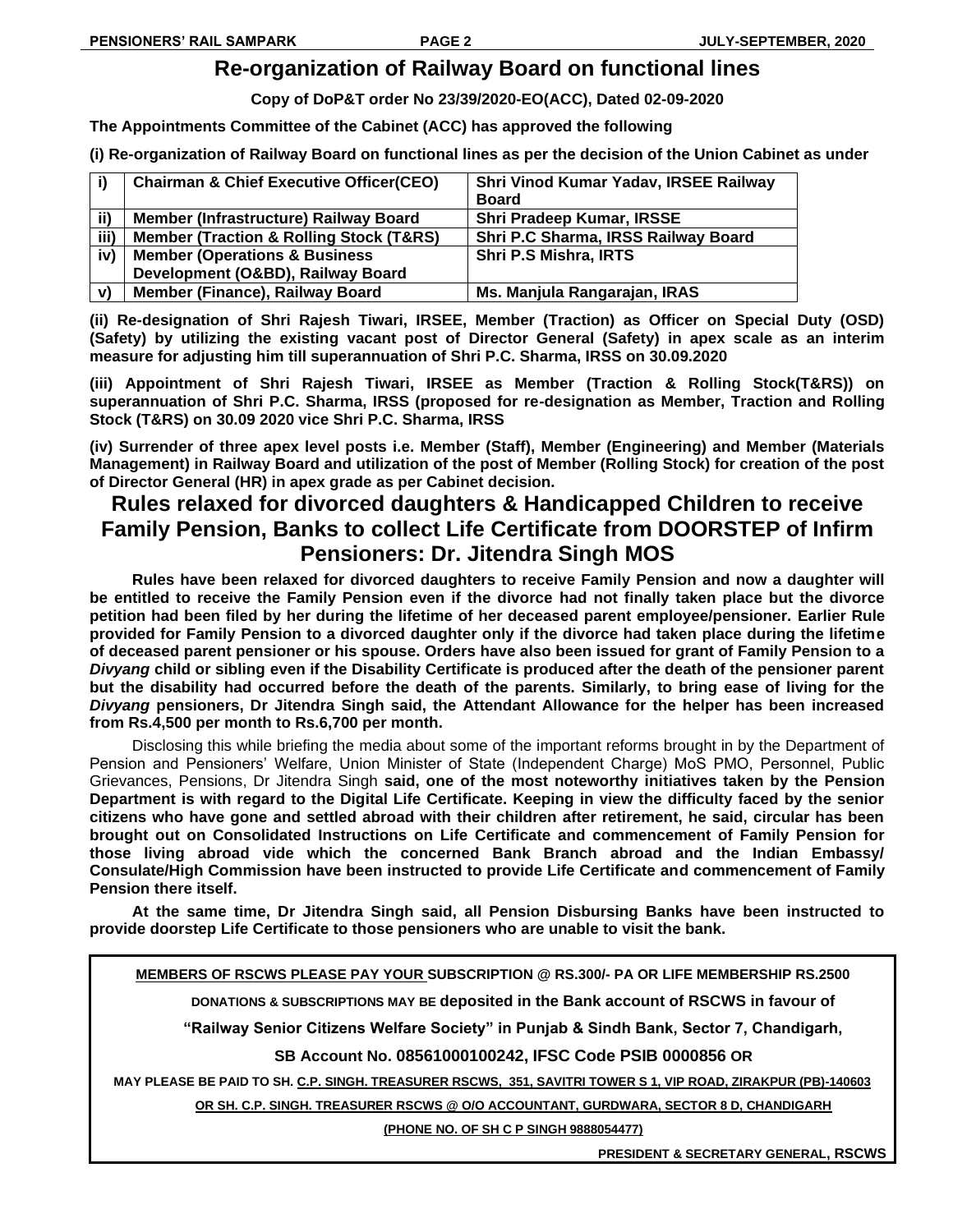### **RSCWS MARCHES ON WITH VIRTUAL MEETINGS**

**Lockdown due to COVID 19 had brought down almost the whole world to a standstill due to the social distancing essentially required to prevent the spread of the Corona pandemic. It took the world some time to resume even the essentially required activities but the social inter-action was still not possible and the entire Official and Business activities had come to a standstill and so were the Manufacturing, Rail, Road & Air Transportation etc. Thanks to the Internet, Mobile, WhatsApp and other means of communication, interaction was resumed fast, followed by Work-from-Home and relaxing of the Lockdown in phases. But meetings and gatherings were still a far cry. The idea of "Virtual Meetings" and "Video Conferencing" soon picked up fast in almost every area requiring human inter-action.**

**RSCWS also took an initiative in that direction and held 4 "Virtual Meetings of the Executive Committee" (VECM) and 2 "Virtual Meetings of General Body" (VGBM) on the WhatsApp instead of "Video Conferencing" – managing which would have been more difficult for the elderly senior citizens.** 

**Important decisions were taken in the Virtual Meetings of EC and GBM of RSCWS with large number of members recording their views and giving their consent to important issues raised in the agenda as well as giving suggestions on other issues as in the physical meetings, but maintaining the social distance.**

**It may take time for the situation to get normal. We may have to continue to hold Virtual Meeting this year and possibly for some time more. But other activities of RSCWS will continue as usual, including representations to all concerned about the grievances of the Pensioners, strive for better health care facilities, publication of the journal "***Pensioners Rail Sampark***" and updating of RSCWS website [https://rscws.com.](https://rscws.com/)**

**We wish the members the best of health and invite suggestions to furthermore activate RSCWS.** 

**Harchandan Singh, Secretary General RSCWS**

**Copy of OM No.18/1/2020-P&PW(C)-6681 Dated: 11th September, 2020 ,** 

**GOI, Ministry of Personnel, Public Grievances & Pension (DOP&PW, New Delhi,** 

**Subject: - Extension of period for submission of Life Certificate from October 2020 till December 2020.** 

**Every Central Government pensioner has to submit life certificate in the month of November for further continuation of his/her pension. It has been observed that a large number of Central Government pensioners physically visit bank branches for this purpose.** 

**2. Earlier, as a measure to enable additional dedicated time to very senior pensioners, this department, vide its OM No. 1/20/2018-P&PW(E), dated 18.07.2019, allowed the pensioners in the age group of 80 years and above, to submit Life Certificate from 1st October onward instead of 1st November, every year.** 

**3. In view of the ongoing Covid-19 pandemic and keeping in view of the vulnerability of elderly population to Corona Virus, it has now been decided to extend the existing timeline for submission of Life Certificate. This year, all Central Government pensioners may submit Life Certificate from 1st November, 2020 onward, till 31st December 2020. However, the pensioners in the age group of 80 years and above can submit Life Certificate from 1st October, 2020 onwards, to 31st December, 2020. During this extended period, the pension will be continued to be paid by the Pension Disbursing Authorities (PDAs) uninterrupted.** 

**4. Further, in the line of RBI notification no. RBI/2019-20/138, dated January 9, 2020, which permits Video based Customer Identification Process (V-CIP) as a consent based alternate method of establishing the customer's identity, PDAs may also explore the said methodology for obtaining a Life Certificate from the pensioner, to the extent permitted by RBI guidelines, in order to avoid rush at the branches.** 

**5. The above measures are expected to avoid rush at branches and maintain social distancing, while obtaining Life Certificates from the elderly this year. PDAs shall also ensure proper arrangements and social distancing measures at the branches and prevent overcrowding.** 

**6. All Pension Disbursing Authorities are requested to take note of this OM for compliance and give wide publicity to the same amongst the pensioners.** 

**This issues with the approval of the competent authority.** 

**PENSIONERS! VISIT RSCWS WEBSITE https://rscws.com**

**FOR VITAL INFORMATION OF INTEREST TO THE PENSIONERS, COPIES OF RELATED ORDERS & COMPENDIUM OF MEDICAL FACILITIES FOR RETIRED RAILWAY EMPLOYEES – A HANDBOOK https://www.rscws.com/pdfdocs/Compendium-of-Medical-Facilities-for-Retired-Railway-Employees-RELHS-Guide.pdf FOR EXCERPTS FROM I. R. MEDICAL MANUAL & ALL ORDERS, INSTRUCTIONS & FORMS**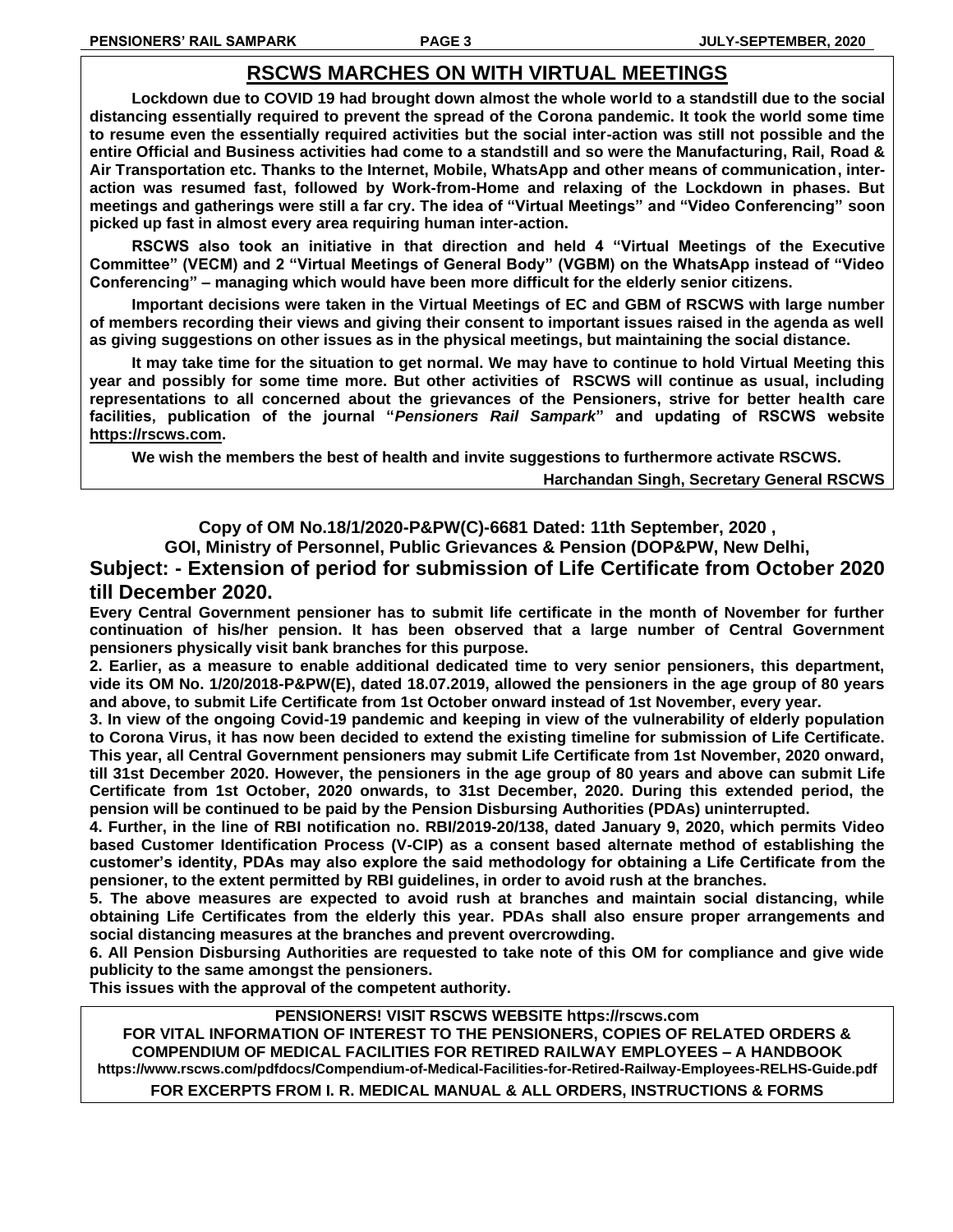### **Copy of MOH&FW OM No.Z 15025/12/2020/DIR/CGHS dated 30th Sept., 2020 Reimbursement of cost of OPD Medicines: Special Sanction in view of COVID-19 till 31st December 2020**

**In view of the Corona Virus Disease (COVID-19), all out efforts are made by the Government to contain its impact by instituting measures at community as well as at individual level.**

**2. In this regard the undersigned is directed to draw attention is the OM of even number dated 27.03.2020, 29.04.2020, 29.05.2020 and 24th August 2020 vide which an option has been provided to CGHS beneficiaries getting medicines for Chronic diseases, to purchase medicines based on the prescription held (prescribed by CGHS Medical Officers/CGHS Specialists /other Govt. Specialists/ Specialist of empanelled hospital) till 30th September 2020, irrespective of Non-Availability certificate from CGHS or otherwise. However, several representations are received in the Ministry seeking extension of the period in view of the continued 'Lock Down'.**

**3. The matter has been reviewed by the Ministry and it is now decided, in continuation of the earlier OM on the subject, that CGHS beneficiaries getting medicines for Chronic diseases shall be permitted to purchase medicines based on the prescription held (prescribed by CGHS Medical Officers/CGHS Specialists /other Govt. Specialists/ Specialist of empanelled hospital) till 31st December 2020 on the same conditions as per the earlier OM dated 27.03.2020. It is also clarified that the CGHS Wellness Centres are functional and CGHS beneficiaries also have the option to collect medicines through CGHS Wellness Centres as per normal practice, instead of purchasing from market.**

**4. Issued with the approval of Integrated Finance Division, MoH&FW vide CD No 1558 dated 30.09.2020.**

### **REPRESENTATIONS BY RSCWS ON PROBLEMS OF PENSIONERS**

 **Copy of Memorandum No. RSCWS/No. RSCWS/HO/CHD/2020-10 Dated: 23-9-2020 Sub: Reimbursement of cost of OPD Medicines: Special Sanction in view of COVID-19 Reg.: 1. Request to extend the Sanction till 31st December, 2020 pending normalization of COVID conditions & development of a reliable Vaccine for the same.** 

 **2. Issue List of Chronic Diseases covered under the Special Sanction. Reference: MOHFW OM No.Z 15025/12/2020/DIR/CGHS dated 27-3-2020, 24-8-2020 & 3-9-2020**

**1.1 Please refer to MOH&FW OMs cited above vide which CGHS beneficiaries were allowed Reimbursement of cost of OPD Medicines for Chronic diseases – as a Special sanction in view of COVID-19 till 30th September, 2020.** 

**1.2 COVID-19 conditions continue to grow from bad to worse and the rate of its spread is now faster than before – with a larger proportion of population affected by it. Senior citizens are more vulnerable and worst affected with no one to look after them in many cases. Conditions of self-lockdown continue especially for those above 65 years of age.** 

**2. No list of Chronic diseases covered by the above order has been issued by the Ministry of Health GOI Department of CGHS. Absence of such a list is causing harassment and hardship to the affected beneficiaries of the above cited orders - as submitted by us in our letter No. RSCWS/HO/CHD/Memo-MOHFW / 2020-6 Dated: 16th June, 2020.**

**3. It is therefore requested that:**

**a) The Special Sanction for Reimbursement of OPD Medicines in view of COVID-19 be extended upto 31st December, 2020 – in view of fast spread of pandemic as of now, till normalization of COVID conditions and pending development of a reliable vaccine for it.**

**b) A list of Chronic Diseases may please be issued so that the beneficiaries do not have to face any hardship and a uniform practice is followed by all concerned.**

**NOTE: MOH&FW** *(vide orders dated 30-9-2020)* **has accepted our demand in Para 3 a) above that** *"The Special Sanction for Reimbursement of OPD Medicines in view of COVID-19 be extended upto 31st December, 2020",* **the demand for List of Chronic diseases is being pursued through RTI etc.:SG RSCWS.**

# **IT'S TIME FOR FILING TAX RETURNS**

**Govt. has extended the time limits for filing Tax Returns as under in terms of a Notification issued by the Income Tax Department (CBDT) on 24th June,** *2020*

**1. Original and revised income tax returns filing for financial year 2018-2019 is extended to 31st Oct., 2020.**

**2. Income tax return filing due date for the financial year 2019-2020 is extended until 30 November 2020.**

**3. Self-assessment tax payment due date for small and middle-class taxpayers whose self-assessment tax liability is within Rs.1 lakh is extended to 30 November 2020. However, there is no due date extension for those taxpayers whose self-assessment tax liability exceeds Rs.1 lakh. That is you must pay the selfassessment tax by the due date specified in the Income Tax Act. Any delayed payment will attract interest.**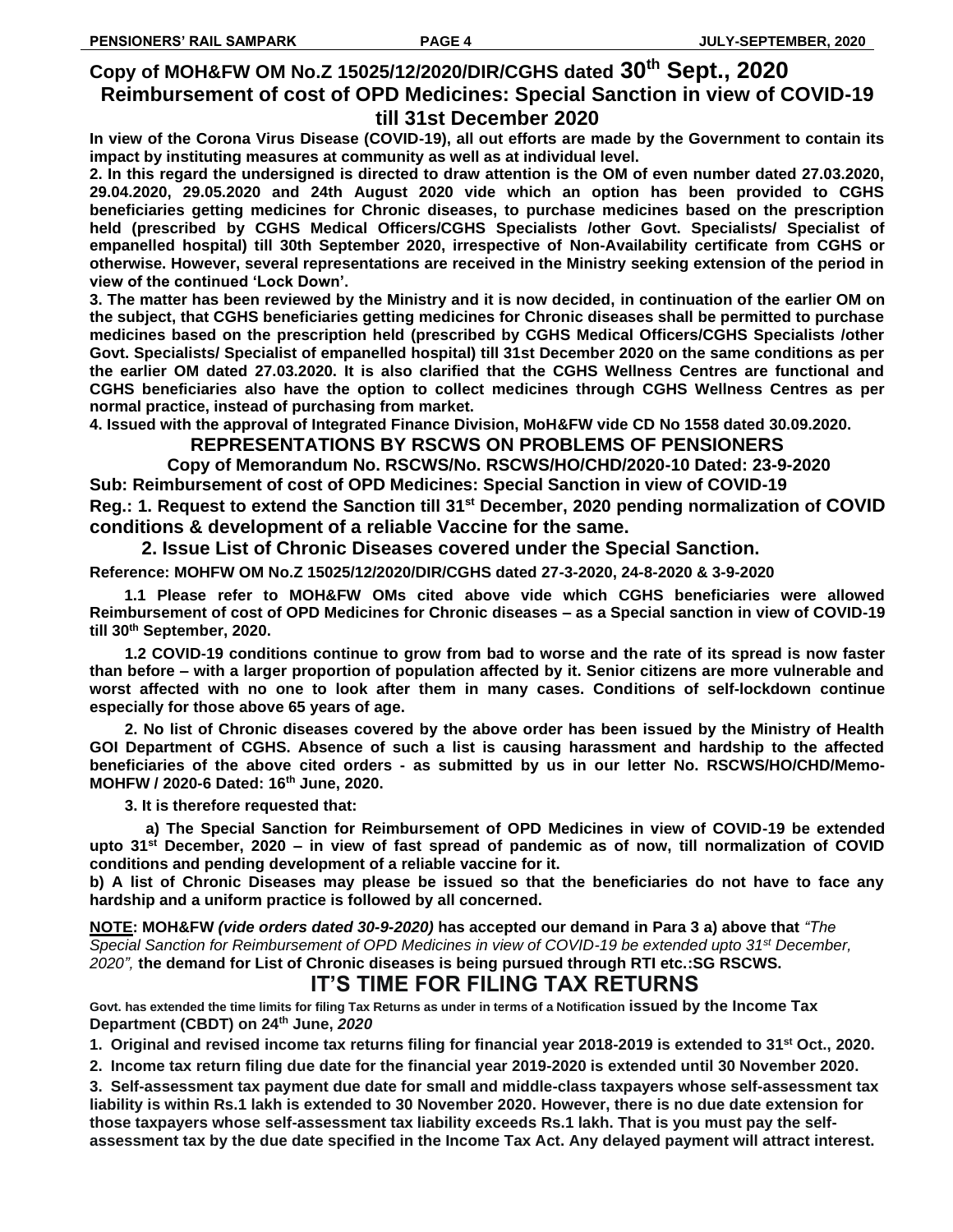**Copy of OM No. 6-52/CGHS/GR.CELL/2020//DIR/CGHS Dated the 10th July, 2020 GOI, Ministry of Health & Family Welfare Directorate General of CGHS Nirman Bhawan, New Delhi Sub: CGHS rates for treatment at private healthcare organizations empanelled under CGHS—in view of the COVID-19 Pandemic** 

**With reference to the above mentioned subject the undersigned is directed to state that In view of the current Corona Virus Disease (COVID-19) Pandemic this Ministry is in receipt of representations seeking clarifications and guidelines regarding rates applicable for treatment in private healthcare organizations empaneled under CGHS. This matter has been reviewed by the Ministry and it is now decided to issue guidelines and rates for treatment / investigations at private healthcare organizations empanelled under CGHS as per the details given under:** 

- **2. a) CGHS rates for treatment for COVID-19 in private empanelled hospitals in respect of CGHS beneficiaries in a City shall be as per the package rates prescribed by the concerned State Government. In case no such rates have been prescribed by the State Government in any CGHS City, the rates prescribed by Govt. of NCT Delhi shall be applicable, till rates are notified by the concerned State Government.** 
	- **b) For non COVID related treatment in private hospitals empanelled under CGHS the Normal CGHS package rates shall be admissible. CGHS beneficiary shall undergo COVID-19 test as per the approved rate before elective treatment procedure.**
	- **c) For treatment, under emergency — the patient shall be treated in Isolation ward till the COVID-19 test results is not available and rates as per isolation ward rates for one day shall be applicable.**

**If the beneficiary is COVID-19 negative, he/she shall be shifted to normal wards and normal CGHS rates will be applicable and if COVID-19 positive, he/she shall be under treatment in COVID ward and prescribed rates shall be applicable.** 

 **d) COVID test shall be permitted as per ICMR guidelines, and CGHS rate shall be as per the rates fixed by concerned State Government or actual, whichever may be less. If State Government has not notified such rates in any CGHS City, the rates prescribed by ICMR are applicable till rates are notified by State Government.**

**3. It is once again reiterated that all CGHS empanelled hospitals, which are notified as COVID-Hospitals by State Governments shall provide treatment facilities to CGHS beneficiaries as per the CGHS norms and as per the rates prescribed above, for all COVID related treatments.** 

**Similarly, it is again reiterated that all the CGHS empanelled hospitals, which are not notified as COVID Hospitals shall not deny treatment facilities / admission to CGHS beneficiaries and shall charge as per CGHS norms, for all other treatments.** 

**Suitable action shall be taken in case of violation of the guidelines.** 

**CGHS empanelled healthcare organizations shall perform the treatment / test on Cashless basis in respect of pen: loners, etc., and submit the bills to CGHS through UTI-ITSL. The reimbursement for the cast of expenditure on the test at approved rate shall be reimbursed by concerned Ministry / Department / Organization in respect of serving employees and beneficiaries of Autonomous Bodies.** 

**These orders** 

### **A BRIEF STUDY OF MEDICAL FACILITIES UNDER CGHS**

*Courtesy Shri P. S. Bedi, Ex-DIG BSF* 

**REFERRAL SYSTEM UNDER CGHS**

**1. Till a few years ago, the CGHS card holders were required to obtain prior approval of CGHS medical Officers for consultation with specialists of govt. hospitals. Only those CGHS beneficiaries, with last pay drawn above a certain limit at the time of retirement were allowed direct consultation with govt. Specialists. We had cardboard CGHS Cards, and this was endorsed on the card itself. This is now history.**

**2. Now, the CGHS beneficiaries have been issued SMART CARDS, which are valid throughout India, vide CGHS OM dated 16 March, 2011.**

**All CGHS Cardholders are allowed direct consultation with specialists of govt. hospitals (State/ Central etc.). However, for consulting specialists of Private empanelled hospitals we have to obtain prior approval of the CGHS MOs / CMO in charge CGHS Wellness Centre. ( CGHS OM dated 09 Nov, 2017-attached)**

**3. The CGHS beneficiaries above the age of 75 years and above have been permitted, consultation with specialists of empanelled private hospitals directly. (CGHS OM dated 25 May, 2019-attached)**

**4. The treatment prescribed by the specialists of CGHS Empanelled hospitals has to be endorsed by the CGHS MOs / CMOs, except emergency cases, where diagnoses / treatment can be undertaken.**

**5. Other instructions on consultation/treatment issued by CGHS are contained in OMs dated (i) 15- 01-2018, (ii) 29-05-2018, (iii) 31-07-2018, (iv) 10-12-2018.**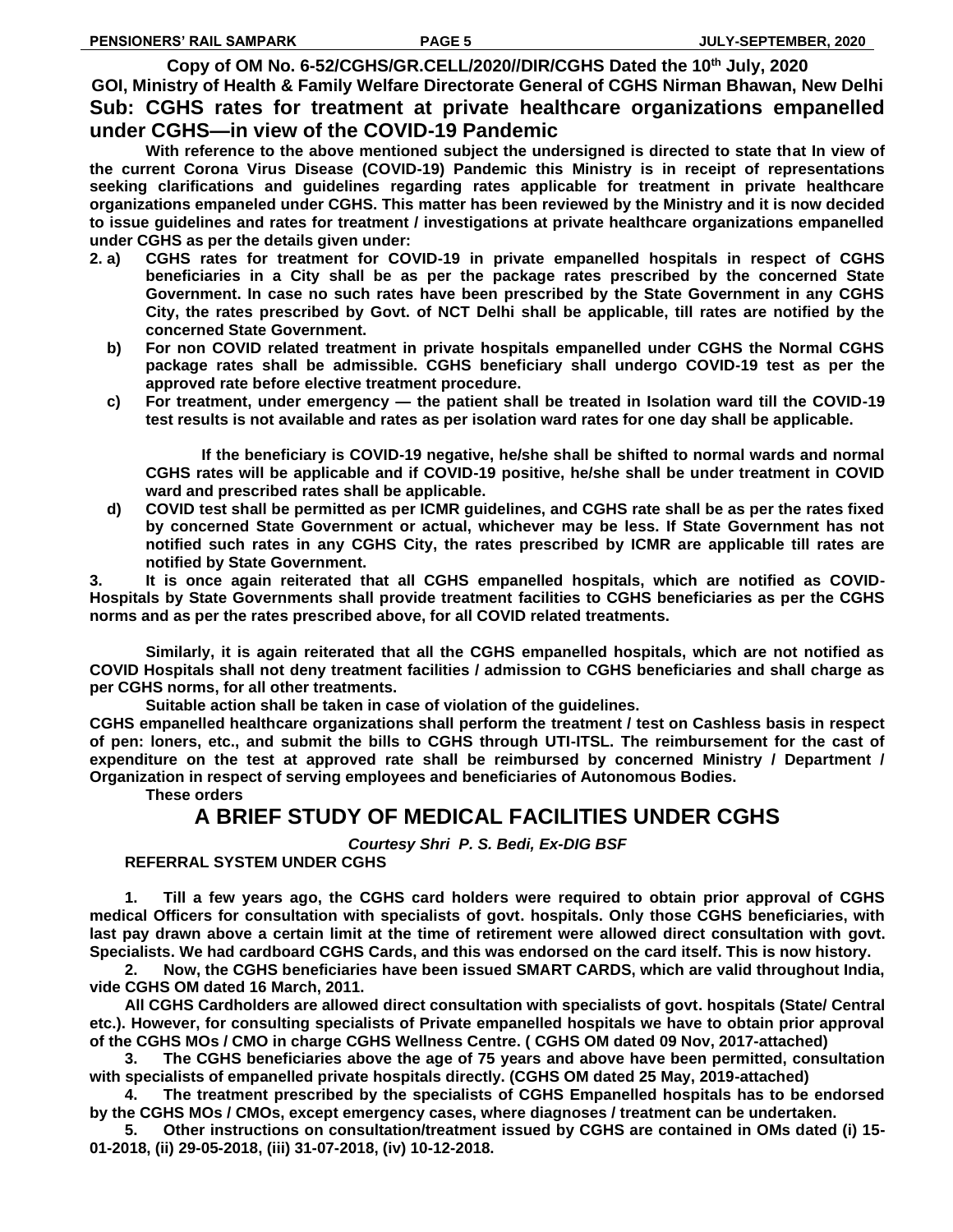#### **Copy of Memorandum No. RSCWS/CHD/HC/Memo-DRM UMB /2020-9 Dated: 22.09.2020**

### **To DRM UMB from President RSCWS with copies to HQ office Sub: Issue of medicines for chronic cases to pensioner patients by Chandigarh Health Unit**

**For chronic cases, medicines are issued for a maximum period of one month, as per the current practice. That causes avoidable hardship to pensioner patients because they have to visit the Chandigarh Health Unit twice every month to collect their medicines; first to report to the ADMO for getting the medicines and then again to collect the medicines after those are procured in about a week's time through local purchase from Ambala. The Health Unit is located far away (15 to 20 Kms from the city) across the Chandigarh yard and is not covered by any public transport.**

**It would be in the interest of the patients as well as the medical department to procure and issue the medicines for at least three months at a time. This is the practice followed in CGHS.** 

**In the CSIR Health Unit, located in the heart of the city in sector 30, medicines are issued for upto six months at a time depending upon the time assessment of the treating doctor, for the chronicity of the ailment to continue. Furthermore, CSIR has issued a list of approved chemists in the city from whom medicines can be procured, without payment, as per the prescription of the treating doctor; the approved chemists collect their payments later on from the administration. These precedents of CGHS and CSIR are quoted here to illustrate the patient friendly attitudes of these administrations.**

**Railway's medical department can take a leaf from CGHS/CSIR practices and issue medicines for at least three months at a time or for longer periods of time, depending upon the time assessment of treating the individual senior citizen patient with chronic ailment and without any expected revision required in the prescribed medicines schedule.**

**Submitted for favourable action.**

### **Copy of Memorandum No. RSCWS/CHD/HO/P/Memo-Medical/9/2020-11 Dated 28-09-2020**

**To DRM UMB from President RSCWS with copies to HQ office**

**Sub: Referrals to empanelled private hospitals in Chandigarh Tricity**

**1. In case of requiring consultation and treatment from specialist doctors in chronic/serious cases, the Chandigarh Tricity based, RELHS opted, railway pensioners, normally consult empanelled or even other specialist hospitals, of their own, and thereafter approach the ADMO/Chandigarh for further course of treatment/referral.** 

**2.1 But, the ADMO has no powers of his/her own for the necessary referrals to one of the empanelled hospitals in Chandigarh Tricity. In a few ,very serious cases, the present ADMO, off late, has been helpful by way of taking telephonic permission of the CMS to start treatment of the patient at the empanelled hospital but still a visit to Ambala divisional hospital is compulsory for getting the formal referral letter from the CMS.**

**2.2 In any case, the patient, in most cases, him/herself or his/her attendant has to personally visit Ambala Divisional hospital, with all the medical papers, to get the needful done.**

**2.3 So many times some lacunae are pointed out in the medical papers, so that a second visit to Ambala is called for. And at Ambala Divisional hospital no physical examination of the patient is done; only medical papers are scrutinized**

 **3. The pensioner couples, in their sixties to eighties are generally living all by themselves- the two of them, with their children mostly posted at outstations, even abroad in quite a few cases. Imagine one of the spouses getting seriously sick; how do you expect his/her aged partner to travel to Ambala, some 60-70 Kms away from different parts of the city and spend the day running between different officials and doctors to get the referral papers completed, with no one to look after the patient at CHD tricity in her/his absence.** 

**4.1 All this harassment can be avoided, and time saved if the ADMO/ Chandigarh is authorized to permit referrals to the empanelled hospitals. Telephonic approval of the CMS Ambala may be taken followed by digital approval of CMS, directly to the concerned empanelled hospital or through FAX etc..**

**4.2 ADMO Chandigarh can also pass on his/her observations regarding medical condition of the patient, telephonically or by other electronic means to the nominated doctor at Ambala , entrusted to deal with such referral cases. The reply permitting referral, should come back electronically on the same day with CMS's approval so that treatment of the patient can be started without any delay.**

**5. People are very reluctant of visiting the HU/ Chandigarh which is located far off at a forlorn place across the Chandigarh railway yard. Even visit to the HU can be avoided if adequate procedure for digital dealings is established.**

**6. It is, therefore, requested that the very tough, rather tortuous condition of personally visiting Ambala Divisional Hospital for obtaining the referral papers to empanelled hospitals, may kindly be scrapped and in the present era of e-governance , the needful got done through telephonic intimation of the case and digital approval of the CMS/UMB, by ADMO Chandigarh.**

**7. Submitted for favourable early action please.**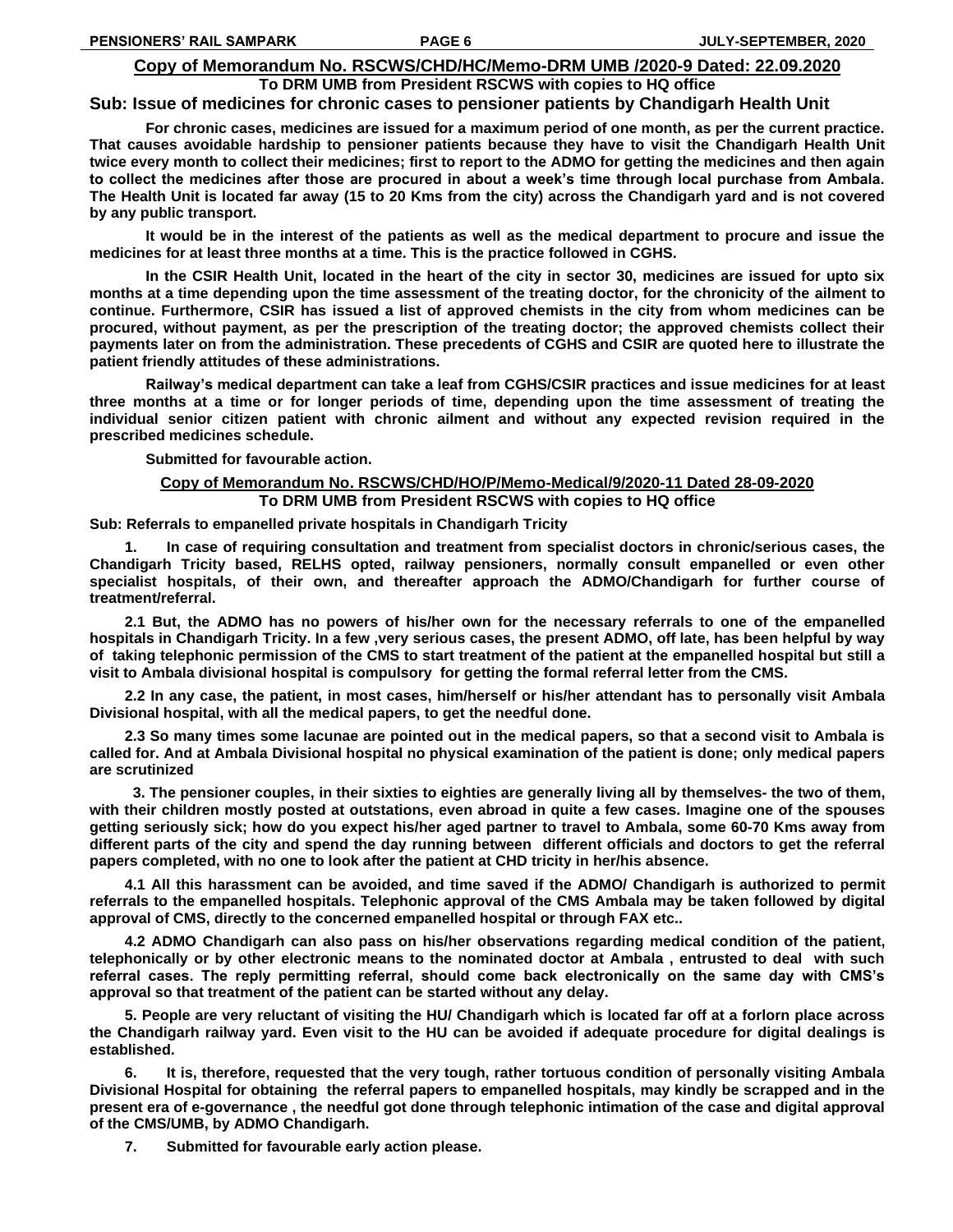# **Information under the Right to Information Act, 2005**

**Information asked from Chief Public Information Officer (RTI), CSIR / CSIO, Chandigarh**

**By Sh. Harchandan Singh, Vide RTI Application Dated: 24-9-2020 The undersigned hereby requests the following particulars of information**

**Subject matter: Supply of Medicines to Employees & Pensioners – Procedure & Policy –**

- **i. Copies of Rules & Orders Reg. Procedure & Policy for Cashless supply of prescribed Medicines by (empanelled) Chemists to Employees & Pensioners of CSIO/CSIR.**
- **ii. Copy of the prescribed (format)/Conditions of Contract with Chemists for Cashless supply of prescribed Medicines by (empanelled) Chemists to Employees & Pensioners of CSIO/CSIR.**
- **iii.Copies of related orders of Government of India / MOH&FW on the subject, on which the said orders of CSIO/CSIR are based.**
- **iv. Copies of the Noting & Orders of CSIO/CSIR on the said orders of Government of India / MOH&FW on the subject**
- **v. Copies of procedure orders for empanelment of chemists for cashless supply of medicines.**

**vi.List of such chemists empanelled in the tricity so far.**

**Information asked from Chief Public Information Officer (RTI), Railway Board, New Delhi By Sh. Harchandan Singh, Vide RTI Application Dated: 24-9-2020**

**The undersigned hereby requests the following particulars of information Subject matter: Supply of Medicines to Railway Beneficiaries for Chronic illness**

- **i. Copies of Rules & Orders Reg. Supply of Meds to Railway Beneficiaries for Chronic illness.** 
	- **ii. Copy of Orders reg. procedure and period for which the medicines are to be supplied at a time to the Railway Beneficiaries / Pensioners for Chronic Diseases**
	- **iii. Copies of related Orders of Railway Board issued in respect of the Instructions of Government of India / MOH&FW on the subject, issued vide OM No. S-11011/8/99- CGHS(P) Dated 13-10-1999, prescribing a period of 3 months at a time against valid prescription for supply of medicines for Chronic illness in order to "alleviate the hardship being faced by such CGHS beneficiaries.**
	- **iv. Copies of the Noting & Orders of the Railway Board on the said orders of Government of India / MOH&FW on the subject.**

**Information asked from Chief Public Information Officer (RTI), MOH&FW, GOI, New Delhi**

**By Sh. Harchandan Singh, Vide RTI Application Dated: 28-9-2020**

**Subject matter: Reimbursement of cost of OPD Medicines: Special Sanction in view of COVID-19 Reg.: 1. Request to extend the Sanction till 31st December**

 **2. Issue of List of Chronic Diseases**

**i) a) Whereas, Railway Senior Citizens Welfare Society (RSCWS), Chandigarh, which is an identified Association by the DOP&PW under the Pensioners Portal for redressal of Pensioners grievances, had submitted 2 Memorandums No. RSCWS/HO/CHD/Memo-MOHFW / 2020-6 Dated: 16th June, 2020 and No. RSCWS/No. RSCWS/HO/CHD/2020-10 Dated: 23-9-2020, addressed to the Secrerarry, MOH&FW, which inter-alia sought for the Reimbursement of cost of OPD Medicines: Special Sanction in view of COVID-19 Reg.:** 

**1. Request to extend the Sanction till 31st December, 2020 and**

**2. issue of the List of Chronic Diseases which were intended to be covered under the orders of the MOHFW OM No.Z 15025/12/2020/DIR/CGHS dated 27-3-2020, 24-8-2020 & 3-9-2020, so that the beneficiaries do not have to face any hardship;**

**b) And whereas no reply has as yet been received by the said Society;**

**ii) Now, therefore, I, hereby, seek the following information under the RTI Act:**

- **a) As per record of the MOH&FW, when were the above said memorandums of RSCWS received in the MOHFW;**
- **b) Copies of the Noting and orders passed by the concerned authorities on the said memorandums in respect of the 2 demands raised therein and as cited above in the subject**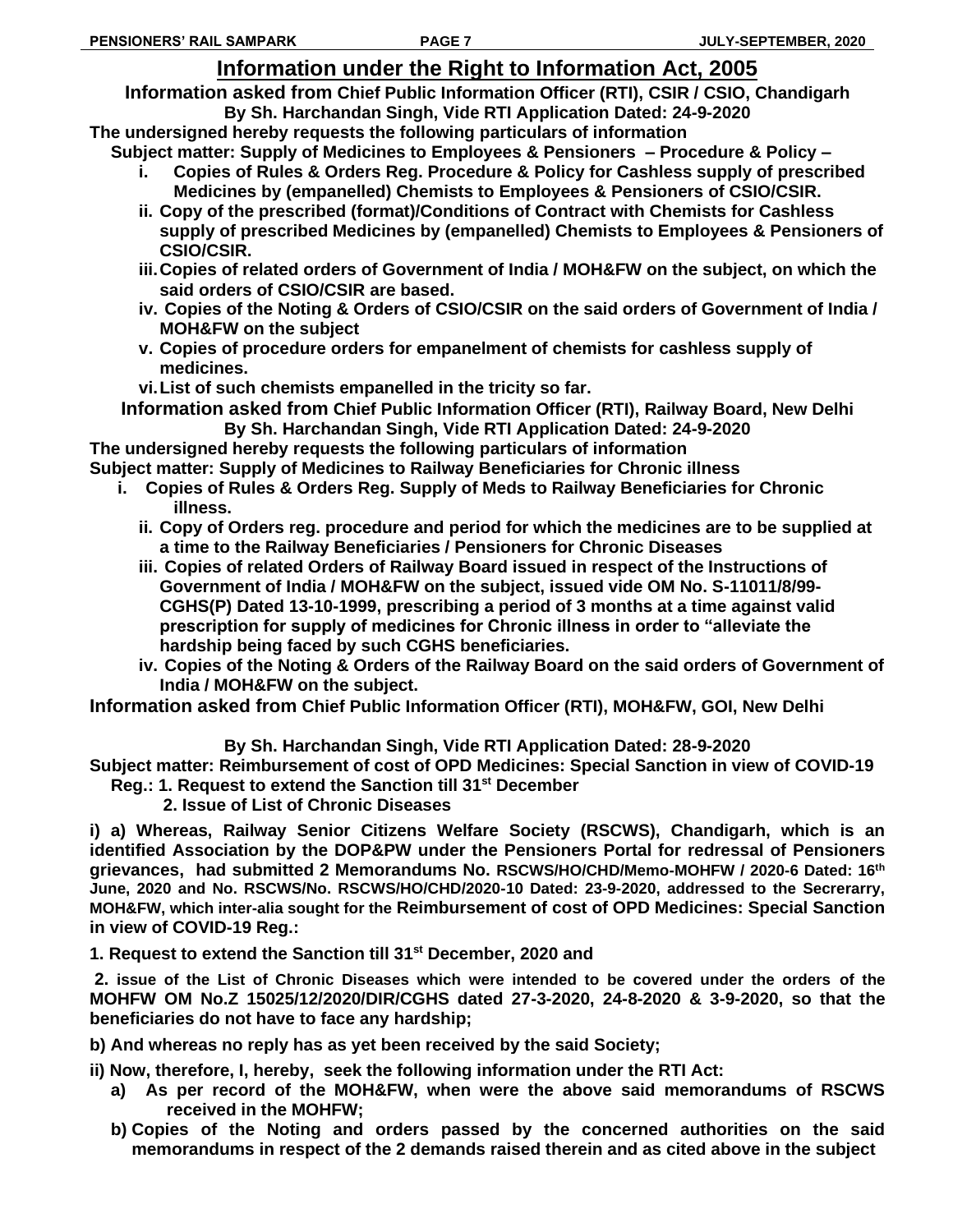### **MINUTES OF VIRTUAL GENERAL BODY MEETING OF RSCWS HELD FROM 8TH TO 10TH SEPTEMBER, 2020**

- **1. Sh. G.S. Sethi, Working President RSCWS presided over the meeting.**
- **2. Opening address by the Secretary General RSCWS Sh. Harchandan Singh:**

**"I welcome all the Members of RSCWS to this 2nd Virtual General Body Meeting of RSCWS. This meeting has been called in view of the resignation of Sh. NP Mohan as Chairman and Sh. OS Dogra as President RSCWS due to their personal reasons and age-related problems. We have tried to persuade them to continue on their posts but they have expressed their inability to do so. As such, the Executive Committee RSCWS has agreed that their resignations be accepted by the General Body. You are, therefore, requested to consider and accept the same and to approve the other proposals agreed to by the EC regarding filling up of the consequential and existing vacant posts in the EC, and other related issues on the agenda.** 

**"Meanwhile, all steps are being taken by us for improvement in the health care facilities for the Railway Beneficiaries, easing referral system to specialized private Hospitals, empanelment of more private Hospitals by Railways and covering of treatment of COVID patients on CGHS rates by empanelled hospitals etc. At present, Ivy Hospital Mohali, Mukat Hospital Sec 34 CHD, Ojas Hospital Sec 26 PKL and Sri Guru Harkrishan Sahib Hospital , Sohana are empanelled by the Railways for Cashless treatment on referral by CMS NR Ambala or in emergency (with approval of CMS within 24 hours). We are trying for empanelment of some more Hospitals – including revival of empanelment of Fortis and MAX Hospital, Mohali.**

**"Please record your views on the Agenda items. Wish you all the best of health. Thank you."**

**3. a) General Body approved the proposal of the Executive Committee (EC) to accept resignation of Sh. NP Mohan from the post of Chairman, Sh. OS Dogra from the post of President RSCWS and Mrs. Rama Dogra as Member EC RSCWS, on grounds of age-related problems.**

**b) General Body thanked Sh NP Mohan, Sh OS Dogra and Mrs. Rama Dogra for their long dedicated and valuable services to RSCWS.**

**4. a) General Body approved the proposals of EC for appointment of Office Bearers to the posts of Chairman & President and other vacant posts in Executive Committee RSCWS as mentioned below:**

|              | Chairman                           | Shri G.S. Sethi               |
|--------------|------------------------------------|-------------------------------|
| $\mathbf{2}$ | <b>President</b>                   | Shri T.S. Kalra               |
| 3            | <b>Working President</b>           | Shri T.S. Chawla              |
| 4            | <b>Working President</b>           | Shri K.P. Singh               |
| 5            | Sr. Vice President-Cum-Sr. Auditor | Shri H.S. Sachdeva            |
| 6            | <b>Sr. Vice President</b>          | <b>Shri Kapil Dev</b>         |
|              | <b>Vice President-Cum-Auditor</b>  | Shri B.B. Sharma              |
| 8            | <b>Vice President</b>              | Shri Mohinder Singh (Sec. 50) |
| 9            | <b>Member Executive Committee</b>  | Shri D.S. Nigah               |

- **b) General Body authorized the President / Executive Committee RSCWS to fill up other resultant & vacant posts.**
- **5. a) OPERATION OF BANK ACCOUNT: General Body approved the following Resolution:**

**"Bank Accounts of the Society in the name of Railway Senior Citizens Welfare Society be operated jointly by two Office Bearers of RSCWS – one from amongst (Sh) G.S. Sethi, Chairman or (Sh) T.S. Kalra, President or (Sh) Harchandan Singh, Secretary General and one from amongst (Sh) C.P. Singh, Treasurer or (Sh) Jaspal Singh, Finance Secretary, RSCWS".**

**b) To appeal to the Members to pay their Subscription and Social Welfare Fund for 2020-21, through Net Banking / NEFT or credit to Bank Account of RSCWS through bank transfer in the Bank account of RSCWS, in favour of "Railway Senior Citizens Welfare Society", in Punjab & Sind Bank, Sector 7, Chandigarh, SB Account No. 08561000100242, IFSC Code PSIB0000856 followed by a message to the Treasurer or may be paid directly to the Treasurer Sh. C.P. (Mob: 9888054477).**

**6. Address of the (newly elected) President Shri T S Kalra:**

 **"Shri Gurcharan Singh Sethi and fellow sisters & brothers of Railway Senior Citizens family:**

**You have all given the responsibility of our society's presidentship to me, Tejinder Singh Kalra, for which I convey my thanks. I'll try my best to discharge my duties in a most befitting manner.**

**First of all we offer our sincere felicitations to the outgoing Chairman Shri NP Mohan and President Shri O S Dogra for the valuable contributions made and guidance provided by them in the past. Hope they will continue to guide us in future also as members and as '***margdarshaks***'/patrons.**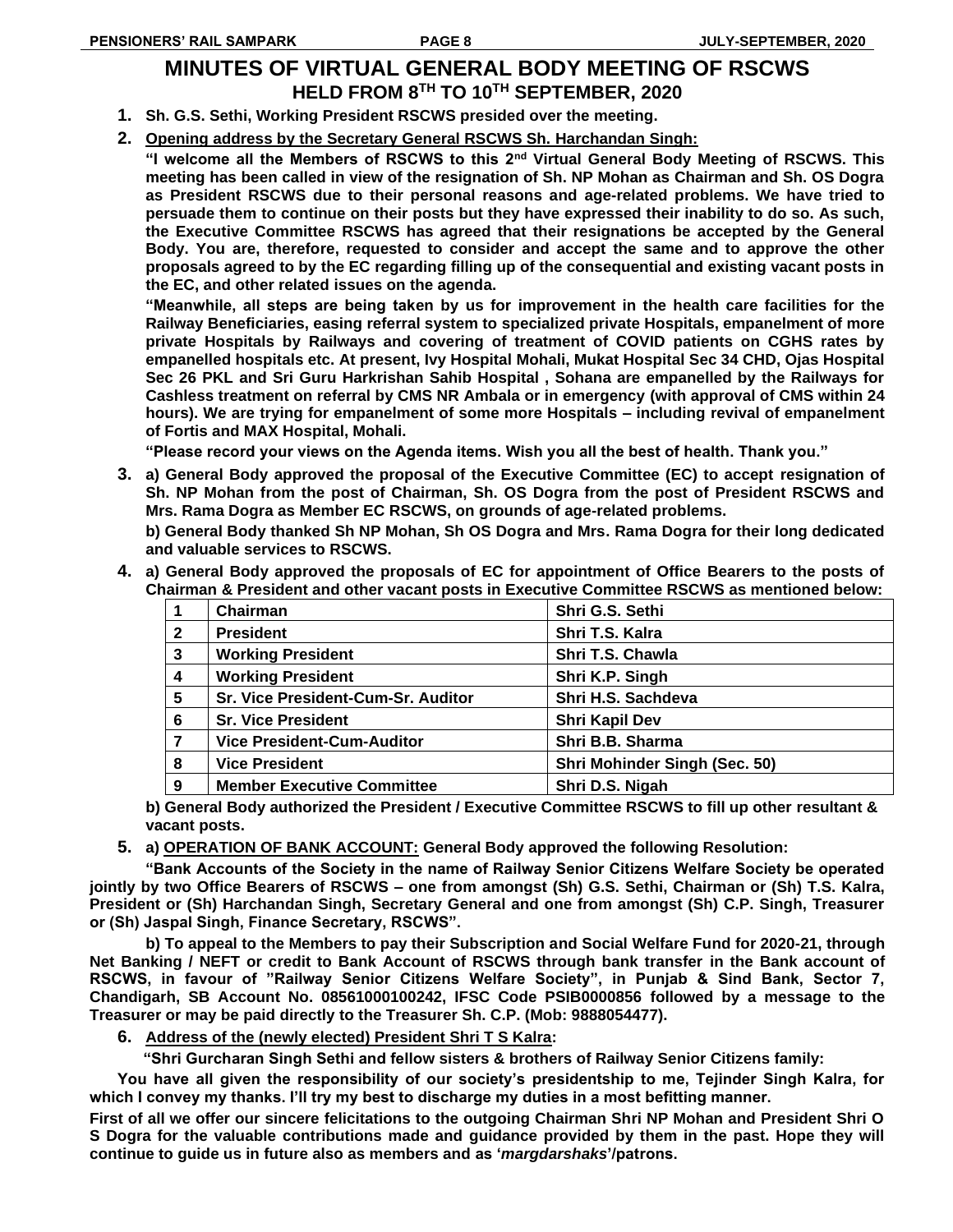**Secretary General Sh Harchandan Singh has been putting in a lot of efforts in the working of our RSCWS. In his introductory address, he has given a briefing of the past and current activities as well as obstacles faced in the working of RSCWS. Without repeating those items, I'll, add a few more issues before us:**

- **i) To get medical services for railway pensioners on the pattern of CGHS, ECHS (Defence), CSIR.**
- **ii) Chandigarh Health Unit needs to be upgraded and its location should be shifted towards the main side of Chandigarh Railway station.**
- **iii) A Railway Dispensary should be provided at Mohali station and to begin with, the health Unit should be operated on alternate days at Chandigarh and Mohali stations.**
- **iv) For chronic diseases, medicines should be issued for minimum 3 months.**
- **v) For referrals to empanelled hospitals, the ADMO HU CHD should be empowered, in telephonic consultation with Ambala hospital and condition for getting it done by visiting CMS Ambala. Hospital should be scrapped.**
- **vi) Arrangement at Divisional level for making UMID Cards (as in Head Quarter Office)**
- **vii) Continued efforts for getting the revised PPOs for left out Pensioners & Family Pensioners.**

**Letters are being written repeatedly to the Divn. and HQ office on these issues.**

**I personally also keep contacting DRM, ADRM Ambala.**

**And we also try to get in touch with GM and PrCMD at HQ office as & when the necessity arises, or opportunity comes up.**

**I'll also request you to keep sharing with us your problems, grievances along with suggestions. Contributory efforts at your personal levels are also welcome to help other colleague pensioners. Please keep in touch through WhatsApp, e-mail or even directly on phone.**

**Once again, this is to remind you to pay your annual subscriptions and contributions to our/your society's social welfare fund.**

**We are presently passing through difficult times because of Covid-19 pandemic. As per today-Sept 10 news, there has been a record COVID surge in the Tricity in last 24 hours; 782 tested positive, 12 casualties; total count of Tricity so far has surpassed 15,000 numbers.**

**As senior citizens we are very vulnerable because of less immunity due to the aging factor. We have to be very cautious and strictly observe the well-publicized COVID related safety protocol; no scope of any laxity in this respect; generally, we are advised to remain home bound unless very necessary to move out. Alongside we need to boost our immunity through different means, like** *Yoga***,** *Pranayaam***, physical exercises, good diet, Ayurvedic means etc. Neither we need to feel depressed. Invoke God Almighty's blessings that-**

**"***Dil dai to is mizaaj kaa, parvardigaar dai; jo ranjh ki gharhi bhi khushi mein guzaar dai***." Let us keep our spirits high and face the corona caused challenges with determination.**

**In the end, wishing you all safe, healthy & cheerful days, I'll like to share with you the following**  *shalokaas***:** 

*Sarve Bhavantu Sukhineh*। *Sarve Santu Nir-aamayaah*। *Sarve Bhadraanni Pashyantu*। *Maa Kashchid-Duhkha-Bhaag-Bhavet*॥

*Nanak Naam Charhdi Kalaa, Tere Bhaaney Sarbat Daa Bhalaa* ॥

**God bless you all."**

**7. Address by Sh. GS Sethi the (newly elected) Chairman RSCWS:**

**"Dear Members, I thank you all for electing me as the new Chairman of RSCWS and for participating in this meeting in such large number. We shall try to serve the cause of Pensioners to the best of our ability with the cooperation of you all.** 

**I wish you all the best of health and spirits"**

**8. Vote of thanks by the Secretary General RSCWS:**

**"Respected Sh. GS Sethi, Sh.TS Kalra and Members of RSCWS.** 

**"I thank you all for your participating in this Virtual Meeting of GBM and for unanimously approving the proposals on the agenda. I also congratulate and thank Sh. GS Sethi, Sh. TS Kalra and other**  Office Bearers for accepting and for being elected to new assignments in the Executive Committee. **I am sure that with the cooperation of you all, we shall be able to pursue the objectives of the RSCWS effectively for the welfare of the Pensioners. I wish the best of health and happiness for you all and for all the members of your families. Jai Hind. Long Live RSCWS."**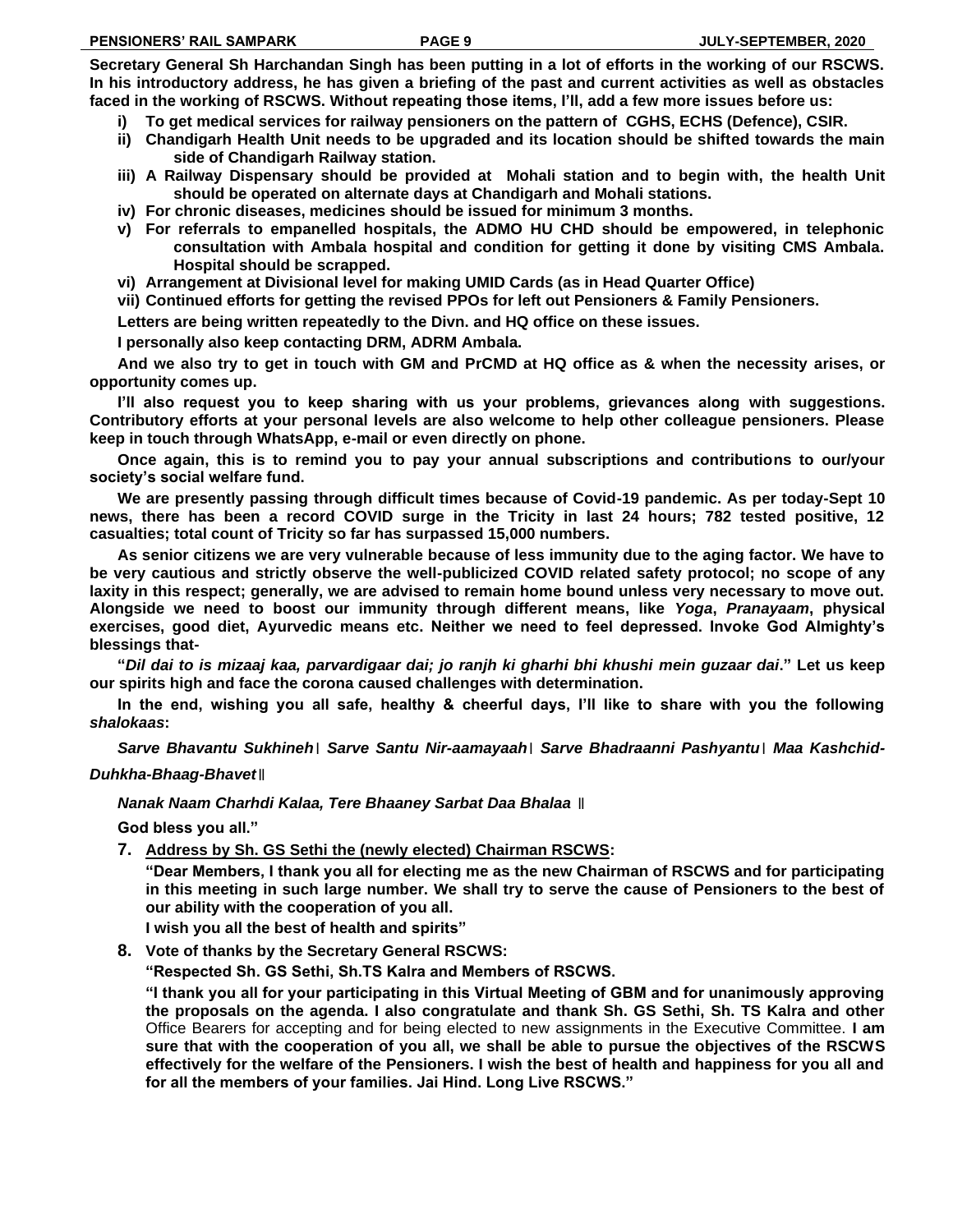# List of empanelled Pvt Hospitals by N. Railway in CHD, MHL, PKL As on 15-9-2020

**- For Cashless treatment of Railway employees & RELHS Optees For all available Specialties except COVID-19 which is not covered under CGHS On Referral by CMS NR UMB or in Emergency on approval of CMS within 24 Hours**

| SI.No. | <b>Hospital Name</b>                                                                                | <b>Contract upto</b>                                                         | <b>Contact No.</b>                      |
|--------|-----------------------------------------------------------------------------------------------------|------------------------------------------------------------------------------|-----------------------------------------|
| 1.     | <b>IVY Super Specialty Hospital</b><br>Sector 71, Mohali                                            | December, 2020                                                               | 9988823456<br>(Abhishek:<br>8699999914) |
| 2.     | <b>Max Super Specialty Hospital,</b><br>Near Civil Hospital, Phase VI, Mohali                       | <b>Renewal of empanelment</b><br>- Under Process                             |                                         |
| 3.     | <b>Indus Super Specialty Hospital,</b><br>Opp. D.C. Office, Phase 1, Mohali                         | 07-07-2021                                                                   | 0172-5044944,<br>5044945                |
| 4.     | Sri Guru Harkishan Sahib Eye &<br>multispeciality Hospital, Sohana, Sector<br>77, SAS Nagar, Mohali | 10-07-2021                                                                   | 0172-2295000                            |
| 5.     | Amar Hospital, Super Specialty & Heart<br>Centre, Sector 70, SAS Nagar, Mohali-1                    | 12-03-2021                                                                   | 0172-5037683                            |
| 6.     | Mukat Hospital & Heart Institute, Sector<br>34-C, Chandigarh                                        | 15-10-2020                                                                   | 9872048149                              |
| 7.     | <b>Grecian Super Specialty Hospital,</b><br>Sec. 69, Mohali                                         | 26-08-2021                                                                   | 9899649020                              |
| 8.     | <b>Fortis Multi Specialty Hospital</b><br>Sector 68, Mohali                                         | Renewal of empanelment not<br>applied for due to pending Bills<br>by NR UMB. |                                         |
|        | <b>LAB/DIAGNOSTIC CENTERS AT CHD</b><br><b>EMPANELLED BY NR UMB</b>                                 |                                                                              |                                         |
| 1.     | <b>Atulya Healthcare/CHD</b>                                                                        | 15-1-2021                                                                    |                                         |
| 2.     | <b>Spiral CT &amp; MRI/CHD</b>                                                                      | 20-12-2020                                                                   |                                         |

### **ENTITLEMENT OF WARDS (as per 7th CPC Pay):**

**General Ward: Upto Rs.47600; Semi-Private Ward: Rs.47601 to 63100; Private Ward: 63101 & above**

### HOSPITALS EMPANELLED WITH RSCWS IN THE TRI-CITY

➢ **FOR TREATMENT ON CGHS RATES IN OPD, IPD & DIAGNOSTICS, FOR RSCWS MEMBERS** 

➢ **ON PRODUCTION OF MEMBERSHIP CARD OF RAILWAY SENIOR CITIZENS WELFARE SOCIETY (RSCWS)** 

| SI.            | <b>Name of Hospital</b>                                                               | <b>EMPANELLED FOR THE PURPOSE.</b>                                                                                                                                                                                                                                                                                                                                          | <b>Contact No</b>                                                           |
|----------------|---------------------------------------------------------------------------------------|-----------------------------------------------------------------------------------------------------------------------------------------------------------------------------------------------------------------------------------------------------------------------------------------------------------------------------------------------------------------------------|-----------------------------------------------------------------------------|
| No.            |                                                                                       |                                                                                                                                                                                                                                                                                                                                                                             |                                                                             |
| $\mathbf{1}$ . | <b>FORTIS MULTI-SPECIALITY HOS-</b><br>PITAL, SECTOR-62, PHASE-VIII,<br><b>MOHALI</b> | Cardiology, Cardio-thoracic and vascular surgery, Joint<br>replacement Surgeries, Surgical Oncology, Medical Oncology,<br>Radiation Oncology, Kidney transplantation, Urology,                                                                                                                                                                                              | 0172-4692222.<br>0172-5021222<br>9872170582                                 |
|                |                                                                                       | Endocrinology Nephrology with dialysis, Paediatric Urology,<br>Bariatric surgery, Liver Transplant, Critical medicine and<br>anaesthesia care, Laparoscopic Surgery, Trauma centre.                                                                                                                                                                                         | (Dr. Ajinder S.)                                                            |
| 2.             | IVY MULTI-SPECIALITY HOSPITAL,<br><b>SECTOR-71, MOHALI</b>                            | Cardiology & Cardiovascular and thoracic Surgery Oncology<br>(Medical, Surgical and Radiation Oncology), Neurosurgery,<br>Neurology, Obstetrics & Gynecology, Orthopaedics (including<br>joint and Hip Replacement), Urology, Nephrology (including<br>dialysis and Kidney transplant), Gastroenterology, Gastro<br>Surgery Plastic Surgery, ENT, Endocrinology, Radiology. | 0172-7170000,<br>0172-5044333/<br>0172-5044347<br>(Abhishek:<br>8699999914) |
| 3.             | <b>MUKAT MULTI-SPECIALITY</b><br><b>HOSPITAL, SECTOR 34 A, CHD</b>                    | All Available specialties                                                                                                                                                                                                                                                                                                                                                   | 0179888853047                                                               |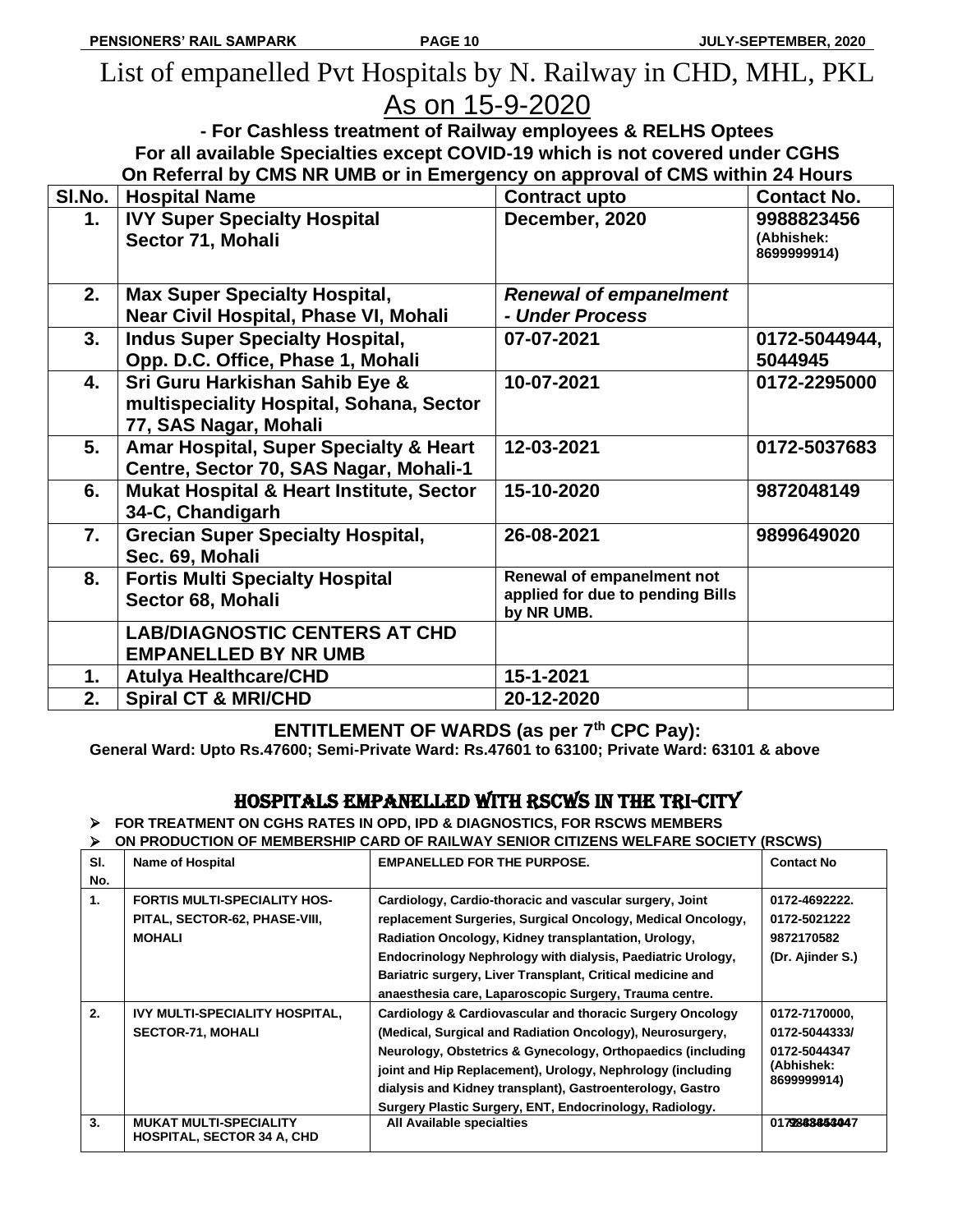#### OPEN FORUM

# **IN GOD ALMIGHTY'S COURT –**

# *A satirical write-up* **- by Tejinder Singh Kalra**

 **Looking to the continued fierce strife, rivalry, acrimony and even bloodshed amongst followers of different religions and faiths, across different countries and within the same country, God Almighty called an urgent emergency meeting, somewhere in the heavens, of all religions' propagators, gods and ruling deities of all faiths. Giving them a dressing down, he said "I had assigned you sacred solemn duties to spread my message of universal brotherhood, oneness of God, spiritual, moral values and wellbeing of one and all, and look what you – my god messengers have done".**

**"Your noblest Almighty, Sir", they all replied in chorus, "we exactly did as ordained by Your highest honour, but our approaches to the common divine goals had to be slightly different from place to place, depending on the local topography, weather and living conditions in different parts of the world and accordingly we prescribed different religious treatises and dresses for our followers."**

**"But these human beings, particularly the religious fanatics and local politicians, have really messed up things. They have divided themselves into different hostile - caste, creed, ethnic & region wise patriotic groups, based on varied beliefs of religions and owing uppermost allegiance to their respective nations. They are indulging in all types of dogmas and rituals. They are spending huge sums on producing weapons of mass destruction and are always ready to fight and sacrifice themselves for their religions and countries. They say but do not practice the axiom '***vasudeva kutumbakam***' – the world is one family."** 

**"But, with a single common pursuit, they all worship You, Sir, the one and common supreme God of all and strive to reach Your heavens as their ultimate goal." "My worship!, O, come on; they worship you- my god messengers, much more than Me. In any case, all these religious practices, these worships are primarily meant for disciplining the mind and body and attaining spiritualism. But what is the end result - so much acrimony, terrorism and bloodshed in the name of your religions".** 

**"We are, so very sorry, Sir and we ourselves feel so bad about this situation on Your planet Earth", they replied apologetically.** 

**God Almighty said "Such pitiable is the condition of one single planet under you-gods' charge. There are several other planets and galaxies which I have created. Everywhere there is peace, prosperity and harmony, except on this, otherwise, most beautiful planet Earth."**

**"Your noblest honour, Sir, we'll make a study tour of other planets, pick up their pattern of honest, moral and spiritual living and introduce the necessary modifications & amendments in the religions of our Earth so as to ensure harmony and peace amongst one and all". God Almighty reacted admonishingly, "Just don't talk of study tours like these politicians and councilors do on Earth. You are already competent enough to collectively deliberate upon and take immediate, corrective action; otherwise I know ways and means to set things right through drastic actions of nature's calamities and bring people together for a common cause."** 

**"I have already let loose coronavirus in your world and see people of all faiths & countries, irrespective of their religious and nationalistic groupings, are working unitedly. Likewise they have been doing for cancer. And don't you forget the looming specter of nuclear warfare." Thereupon lord Narad Muni intervened and begged mercy from almighty God on behalf of all religious and nationalist heads.** 

**Under his advice an SIT is constituted of reputed gods, prophets, deities, saints, scholars and other holy men but strictly without any politicians and nationalists. They are assigned the task of investigating the cause of religious and nationalistic acrimony and finding the means to achieve '***vasudeva kutumbakam***'. They got closeted together and prepared a draft on the following lines for all human beings to follow religiously:**

**"God almighty, the Creator of this universe, including the planet Earth, is One and only One. For him all living beings are his own children. He had sent His gods and prophets in different parts of the world to lay down codes of conduct for harmonious, peaceful and progressive living of all His creations. They set up different religions to guide all, lead virtuous, disciplined, harmonious lives and remain in contact with their supreme Creator whom they gave different names. All religions are equally good if these are practiced righteously. Any religion is a means to an end, not an end in itself. Religious practices are not to be flaunted and flouted to hurt others, rather respect them equally well……".** 

**The supreme God Almighty accepted the initial draft and gave the SIT three six months time to work out the details and strike an action plan to achieve '***vasudeva kutumbakam***'- one universal family of supreme God Almighty , on planet Earth.**

**Members are invited to send their articles for publication in this "OPEN FORUM"; To the Secretary General by email to: [rscws1991@gmail.com](mailto:rscws1991@gmail.com) Or to the President by Email to: tejkalra@gmail.com**